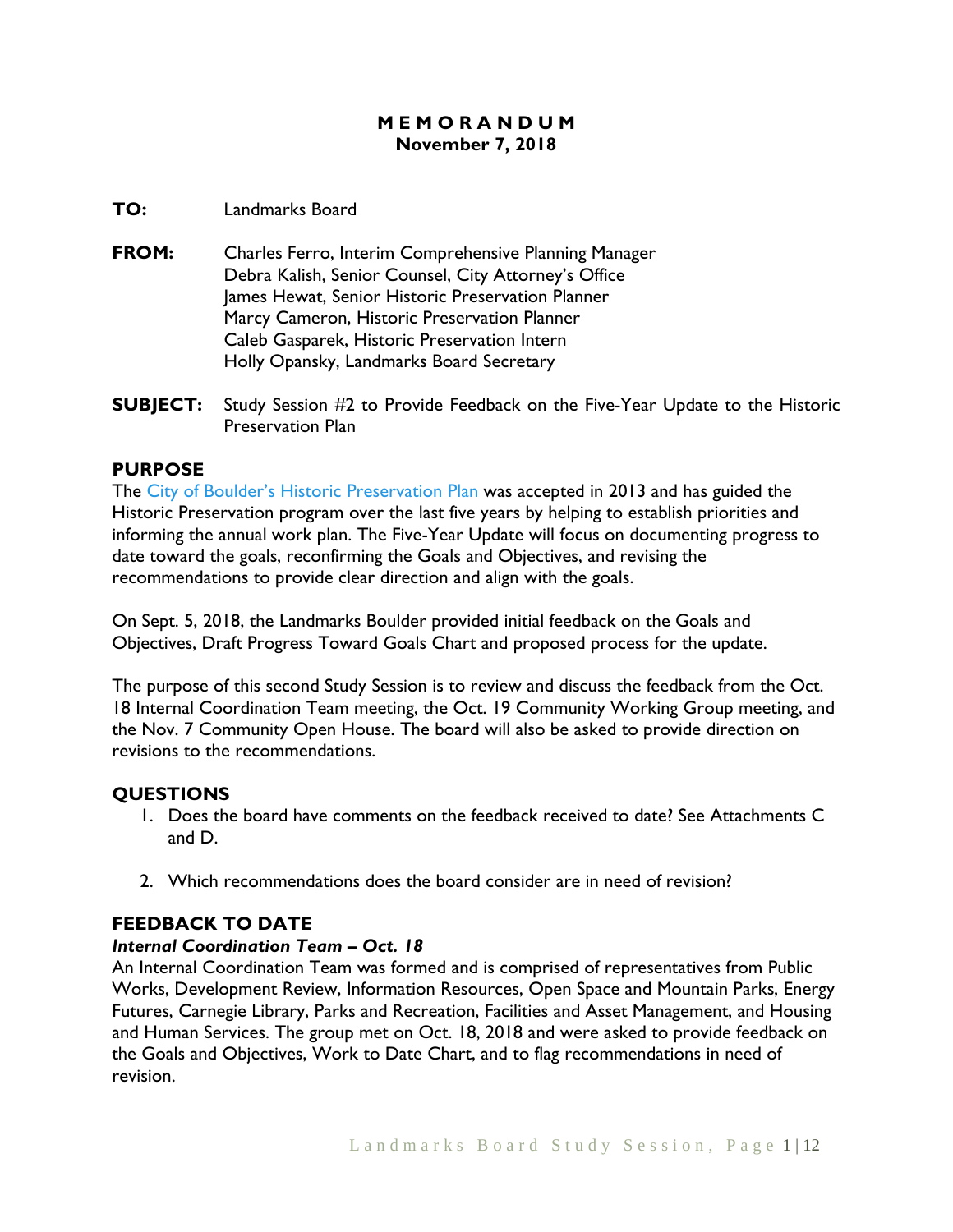In general, the group considered the Goals and Objectives are still relevant but suggested they be condensed for clarity.

No items were added to the Progress Toward Goals Chart. The group suggested reformatting the chart to better convey how the recommendations relate to the goals and objectives.

Discussion on recommendations in need of revision included the following topics. Please reference *Attachment B: Notes from Oct. 18 Coordination Team Meeting* for a summary of the discussion:

- Update the plan to reflect current sustainability programs.
- Establish an archaeology program.
- Increase coordination between development review and historic preservation processes.
- Add a recommendation to recognize significant Native American cultural sites.
- Increase training opportunities for other city departments, applicants, historic preservation staff and board members.
- Leverage social media and web-based programs like Story Maps to expand community engagement efforts.
- Affordable Housing is currently missing from the plan; explore opportunity to align goals and efforts through incentives and adaptive reuse; Address pending Accessory Dwelling Unit ordinance as a possible new incentive for landmark designation.

# *Community Working Group – Oct. 19*

A Community Working Group was formed and is comprised of seventeen members including owners of designated properties, design professionals, and representatives from the Colorado Chautauqua Association and Historic Boulder, Inc. The group met on Oct. 19, 2018 and were asked to provide feedback on the Goals and Objectives, Work to Date Chart, and to flag recommendations in need of revision.

In general, the group discussed and considered the Goals and Objectives to be relevant but made suggestions to expand and clarify them. Please see a summary of the discussion in *Attachment A: Notes from Oct. 19 Community Working Group Meeting.*

No items were added to the Progress Toward Goals Chart. The group also suggested reformatting the chart to better convey how the recommendations relate to the goals and objectives.

The group discussion centered on the following themes:

- Increase predictability of the outcome of the demolition and design review processes.
- Foster a more collaborative relationship in the design review process and with individual property owners.
- Establish new incentives that are relevant and compelling; look to neighboring communities.
- Streamline the design review process; consider over the counter approvals or shifting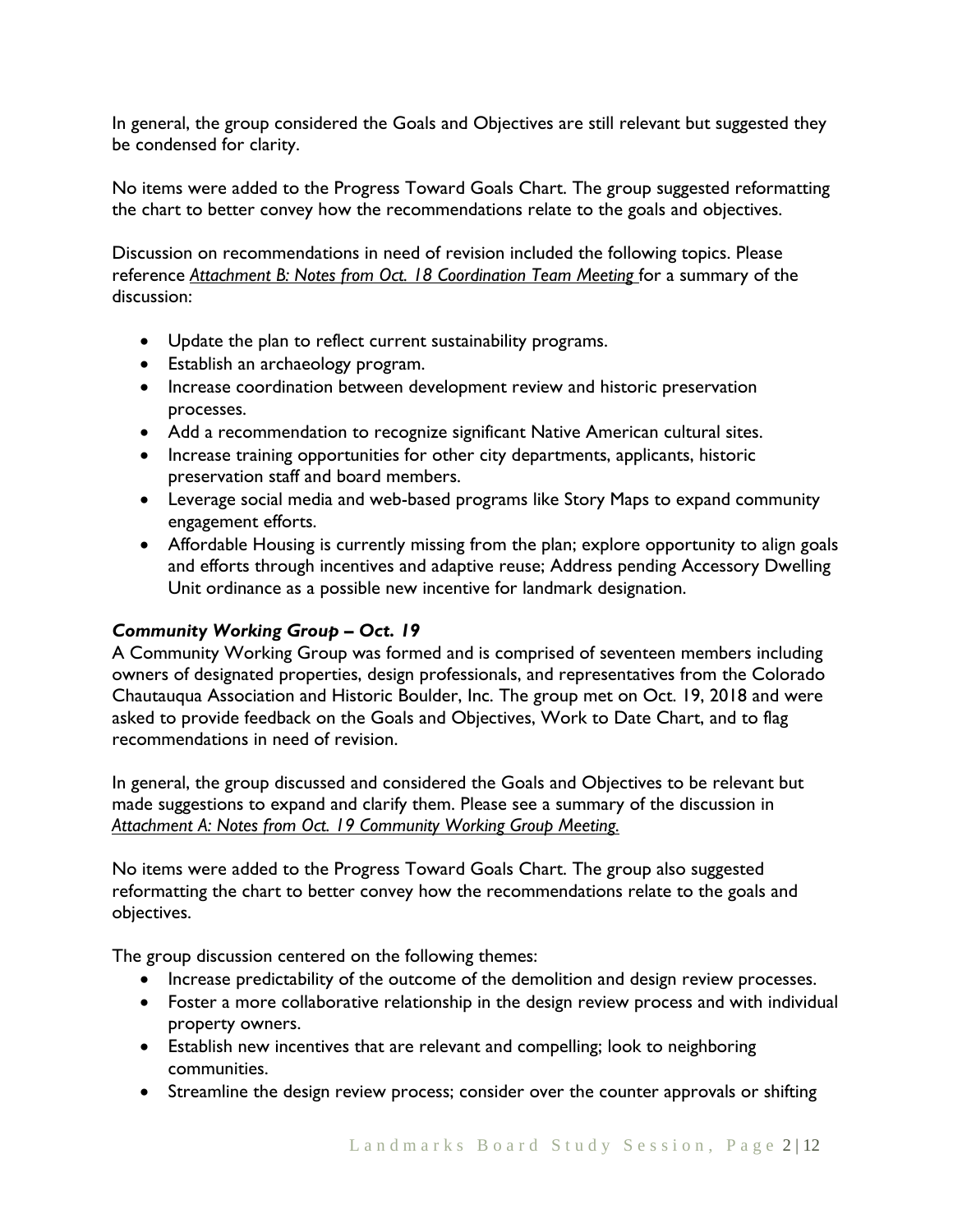some cases from LDRC to staff.

- Increase outreach to potential buyers of designated or potentially eligible buildings so they are aware of the regulations before the sale is final.
- Increase internal coordination so process and sequencing is clear and predictable; and reduced conflict between codes and goals (i.e. accessory buildings in the ROW; flood regulations; fire-proofing requirements).
- Add a recommendation to recognize and protect underrepresented histories (i.e. Native American, African American, Latino).

### *Community Open House – Nov. 7*

The first Community Open House to gather feedback on the Five- Year Update to the Historic Preservation Plan will be held immediately before the Nov. 7 Landmarks Board Study Session. Feedback from that meeting will be included in the packet materials for the next Study Session.

# **SCHEDULE AND PROCESS**

The following outlines the project's anticipated process and timeline:

# **Phase I: Draft Assessment of 2013-2018 Progress Toward Goals; Confirm Goals and Objectives (September - November)**

Confirm goals and objectives and gather feedback on the progress to date and proposed process.

- Landmarks Board Study Session (Sept. 5)
- Coordination Team Meeting #1 (Oct. 18)
- Working Group Meeting #1 (Oct. 19)
- Community Open House #1 (Nov. 7)
- Landmarks Board Study Session #2 (Nov. 7)
- City Council Information Packet Item (Nov. TBD)

# **Phase II: Draft Revised Recommendations (November - December)**

Review draft revisions to prioritization chart (recommendations, time frame and roles)

- Coordination Team Meeting #2 (TBD)
- Working Group Meeting #2 (TBD)
- Landmarks Board Meeting (Jan. 2)

### **Phase III: Final Recommendations (January – February)**

Finalize revisions to prioritization chart (recommendations, time frame and roles)

- Coordination Team Meeting #3 (TBD)
- Working Group Meeting #3 (TBD)
- Landmarks Board Meeting (Feb. 2)

### **Phase IV: Adoption (March-April)**

- Community Open House #2 (March 6)
- Landmarks Board Meeting (March 6)
- City Council Meeting (TBD)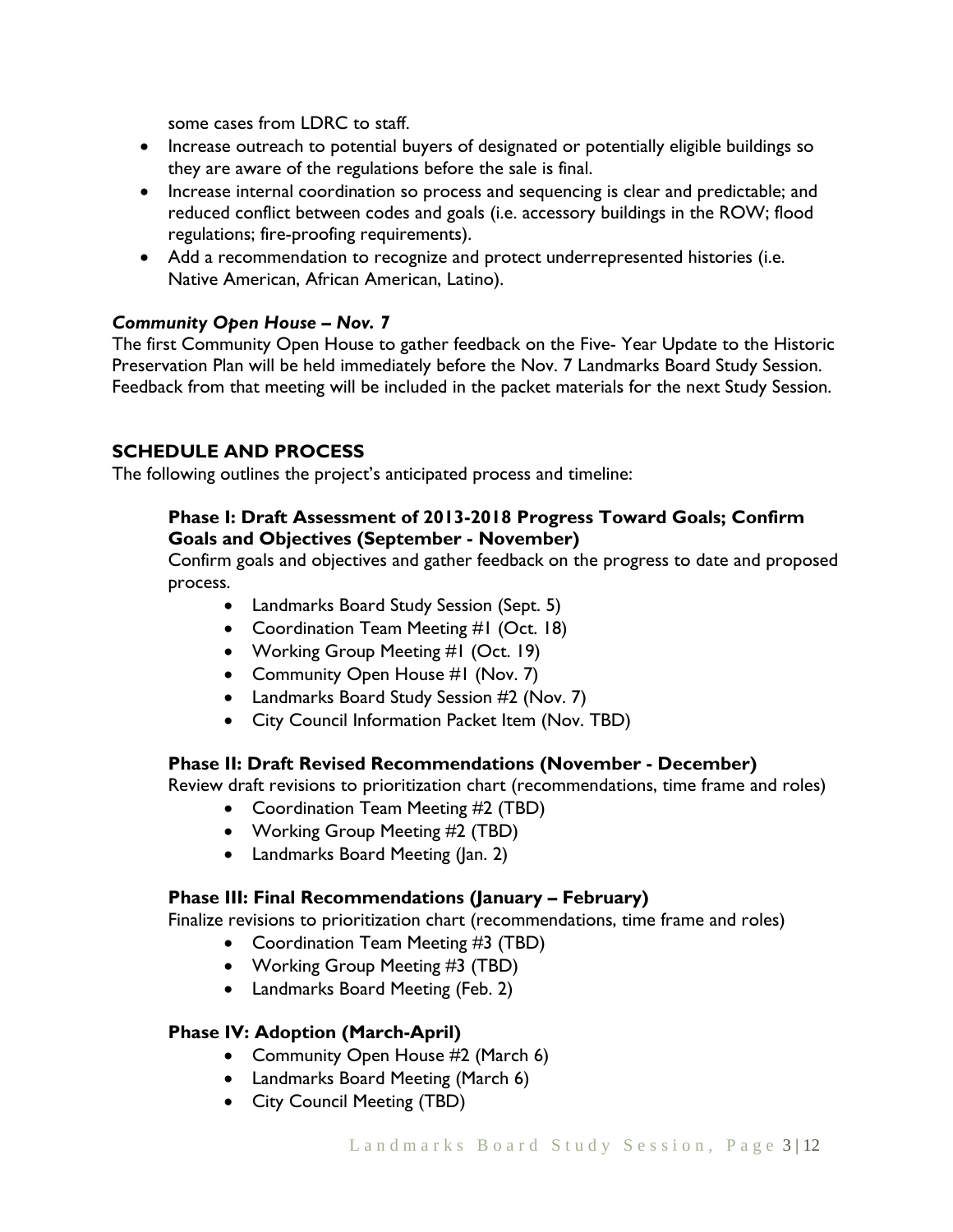# **ATTACHMENTS:**

Attachment A: [Historic Preservation Plan](https://www-static.bouldercolorado.gov/docs/historic-preservation-plan-1-201311120831.pdf) (link) Attachment B: Draft Notes from Sept 5, 2018 Landmarks Board Study Session #1 Attachment C: Draft Notes from Oct. 18, 2018 Coordination Team Meeting #1<br>Attachment D: Draft Notes from Oct. 19, 2018 Working Group Meeting #1 Draft Notes from Oct. 19, 2018 Working Group Meeting #1 Attachment E: Revised Work to Date Chart (2013-2018)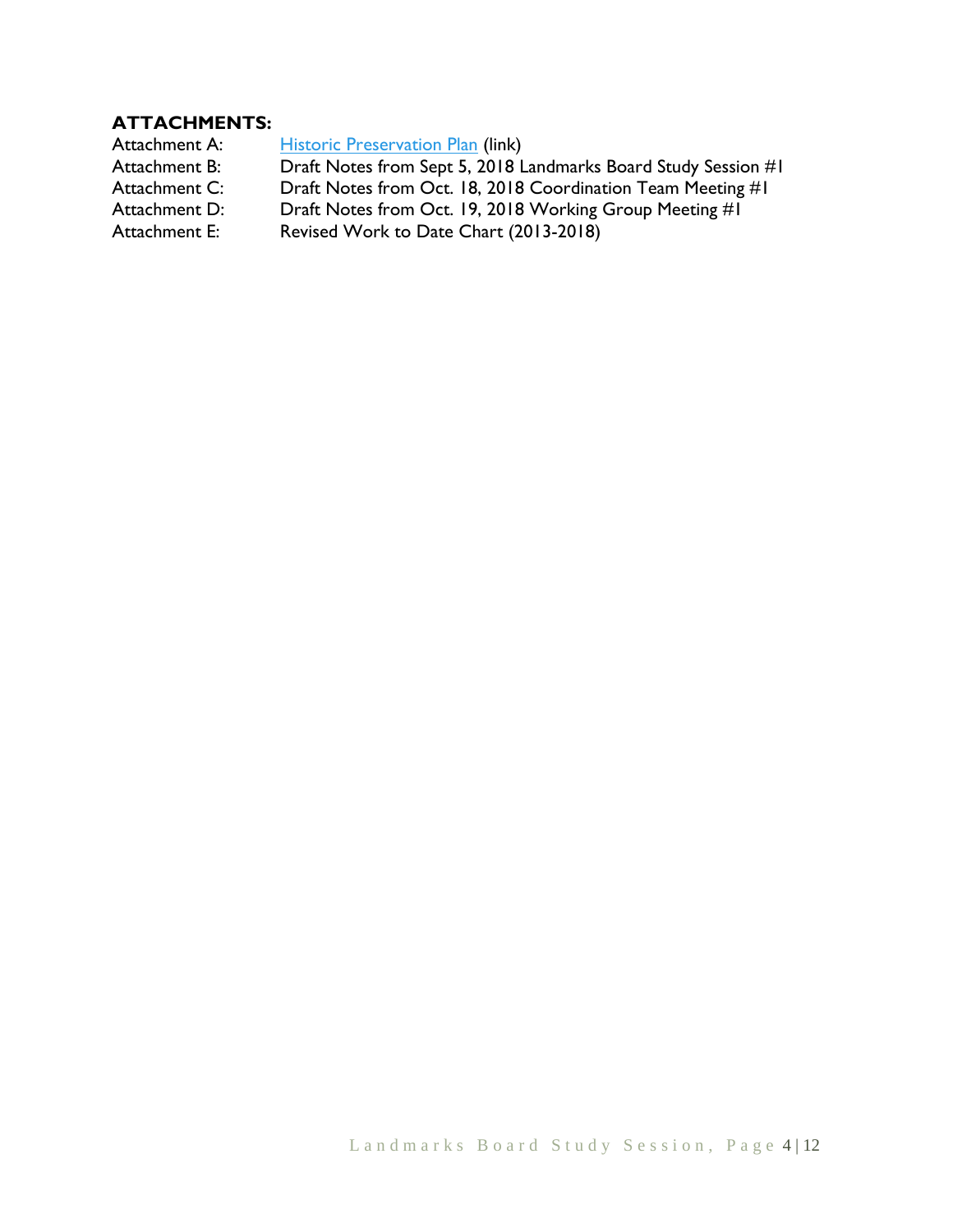#### Attachment B: Draft Notes from Sept 5, 2018 Landmarks Board Study Session #1

# HISTORIC PRESERVATION PLAN UPDATE Landmarks Board Study Session #1 September 5, 2018 from 5 to 6 p.m. City Council Chambers

## **Landmarks Board Members**

Eric Budd, Chair Fran Sheets John Decker Bill Jellick Ronnie Pelusio

### **Staff Members**

Marcy Cameron, Historic Preservation Planner II James Hewat, Sr. Historic Preservation Planner Caleb Gasparek, Historic Preservation Intern Holly Opansky, Landmarks Board Secretary Deb Kalish, Senior Counsel, CAO

### **Board Discussion**

3. Does the Landmarks Board agree with the Draft Assessment of Progress Toward Goals 2013-2018? Is anything missing?

*The Landmarks Board agreed with the Draft Assessment of Progress Toward Goals and discussed past efforts.* 

4. Are the Historic Preservation Plan goals and objectives still relevant?

*The board agreed that the Goals and Objectives are still relevant.* 

5. Does the Landmarks Board have comments on the proposed process for the five-year update of the Historic Preservation Plan?

*The board did not have any questions or comments on the proposed process.* 

The Board made the following suggestions:

- Expand **2.11 Honor Property Owners for Careful Stewardship of Historic Properties** to identify additional ways to recognize and honor community members who exemplify preservation;
- Aligned with **2.3 Foster Greater Understanding of Historic Preservation** and **2.4 Share Stories of Boulder's Historic Places,** publish property history and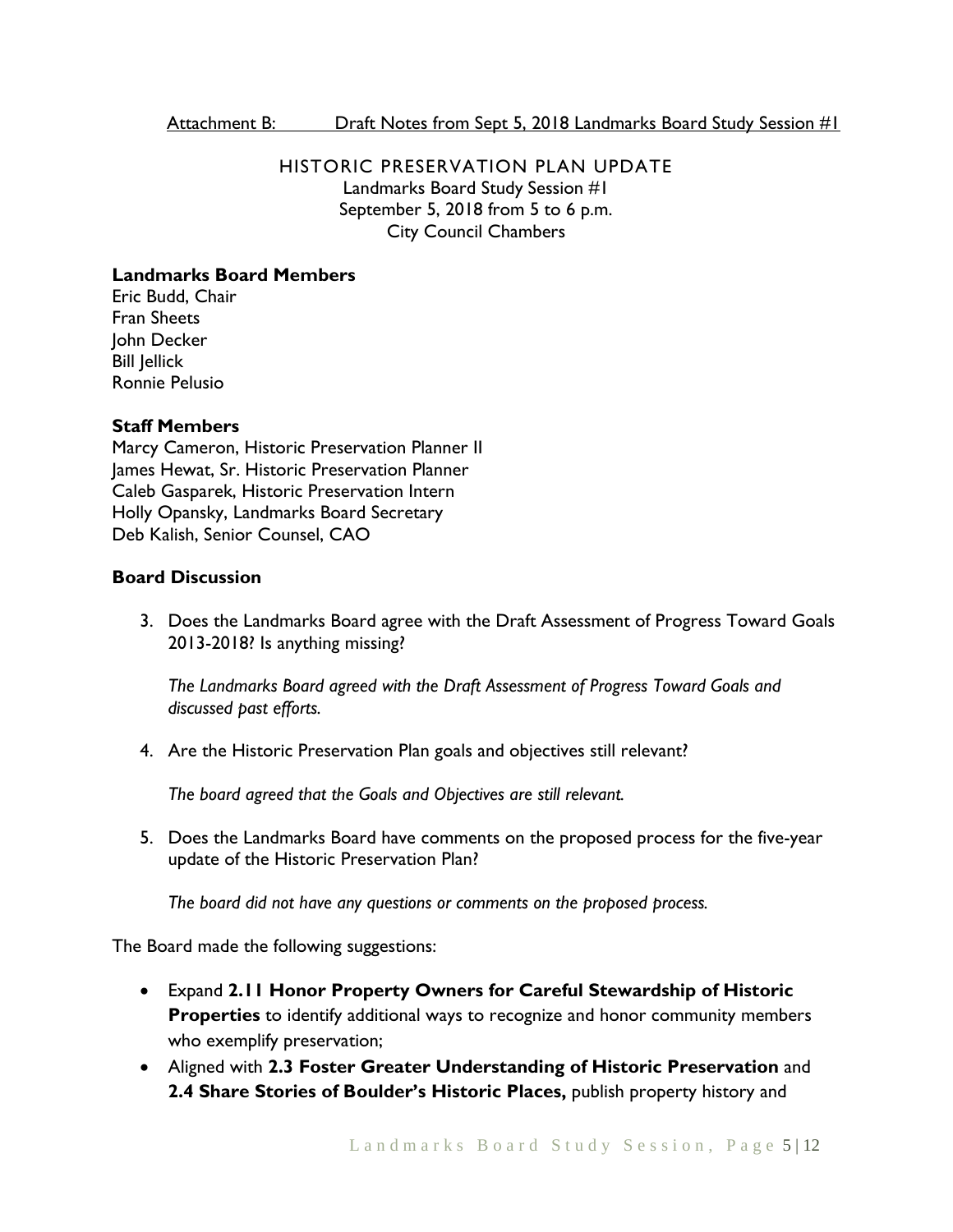research (LB memos) as a way to raise interest in historic preservation.

- Expand on **2.5 Revitalize the Structures of Merit Program to** promote awareness of the program.
- Increase the priority of **2.2 Collaborate with owners of Existing Landmarks and Properties in Designated Historic District; Establish Neighborhood Liasions**  and establish neighborhood liaisons for all historic districts.
- Expand **3.9 Coordinate Existing Environmental Sustainability and Historic Preservation Programs** to offer addition points for designated properties in the energy code review of building permits.
- Expand **1.6 Initiate New Incentives.** Explore establishing a city fund to purchase properties threatened with demolition. By relieving the pressure of a pending sale, the City can help connect a significant property to a property owner who will be a sensitive steward.
- Expand **2.3 Foster Greater Understanding of Historic Preservation** and **2.7 Distribute Historic District Design Guidelines** and increase education and outreach to potential buyers of designated properties so they understand the regulations before they complete the purchase.
- Expand **2.10 Engage the Community in Historic Preservation Activities** to increase outreach and community engagement efforts to build support for historic preservation.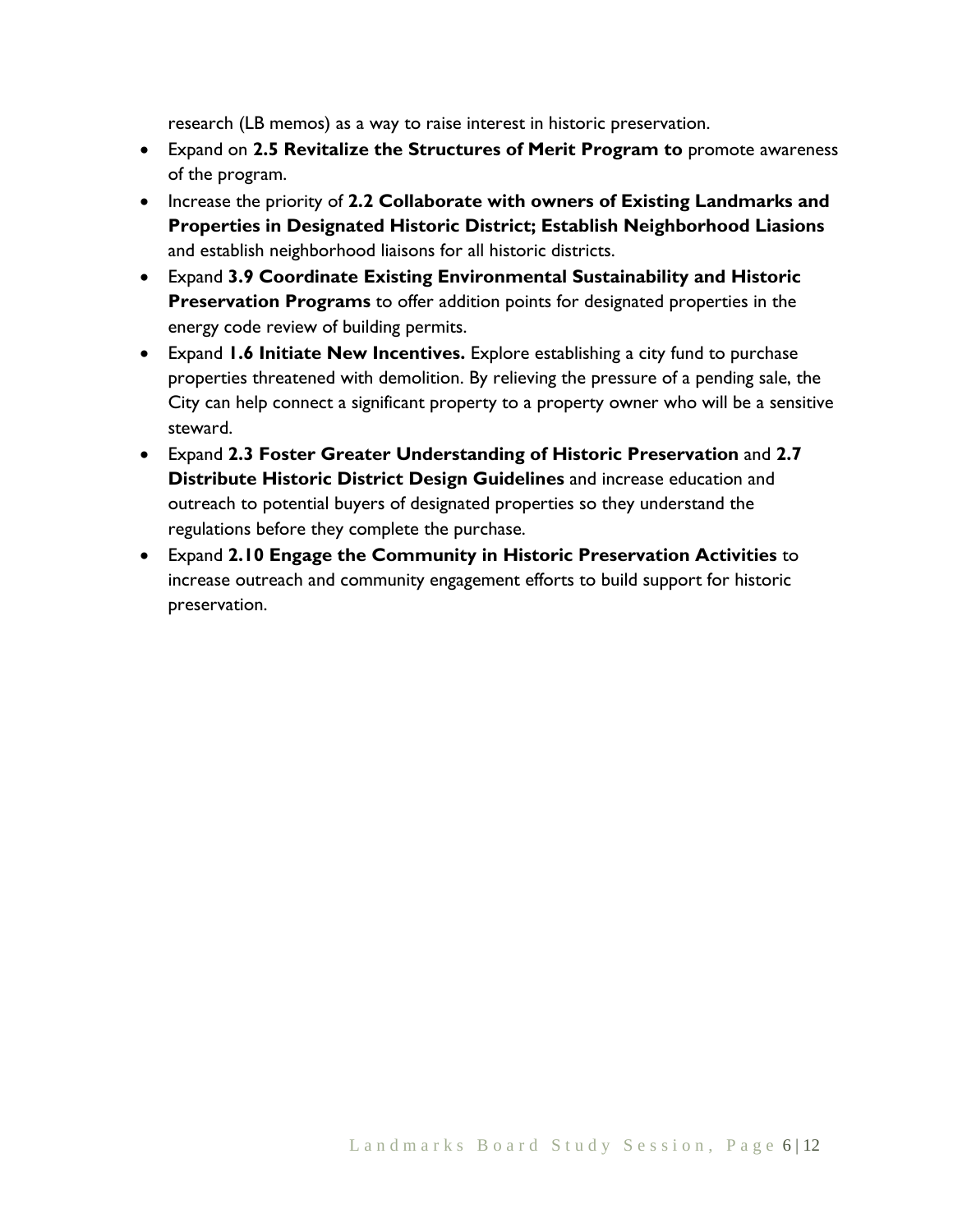Attachment C: Draft Notes from Oct. 18, 2018 Coordination Team Meeting #1

HISTORIC PRESERVATION PLAN UPDATE Coordination Team Meeting #1 October 18, 2018 from 4 to 5 p.m. Park Central Conference Room 401

### **Welcome**

Michelle Allen, Planner II, Housing and Human Services Caitlin Berube-Smith, Historic and Cultural Assets Coordinator, Parks and Recreation Joe Castro, Facilities and Fleet Manager, Public Works Kim Dugan, Project Specialist, Public Works Caleb Gasparek, Historic Preservation Intern, Planning (Notes) Wendy Hall, Branch Librarian, Carnegie Library James Hewat, Senior Historic Preservation Planner, Planning Jenny Immich, GIS Analyst, Information Resources Julie Johnson, Cultural Resource Supervisor OSMP Gretchen King, Communications Specialist, Planning

### **Background, Scope and Process**

The Historic Preservation Plan was adopted in 2013 and has guided the Historic Preservation Program over the last five years, helping the Landmarks Board set priorities at their annual retreat and informing the staff workplan.

The scope of update includes documenting work to date, confirming Goals and Objectives, and revise recommendations to be measurable and aligned with Goals and Objectives. A larger update is anticipated in 2022.

Review Project Charter

### **Group Discussion**

1. Do the Goals and Objectives resonate? Could they be edited or expanded to better relate to your program's goals?

In general, the group considered the Goals and Objectives are still relevant but suggested they be condensed for clarity.

2. Is anything missing from the Progress to Date Chart? Have we partnered on a project or revised our code or process that's not reflected in the chart?

No items were added to the Progress Toward Goals Chart. The group suggested reformatting the chart to better convey how the recommendations relate to the goals and objectives.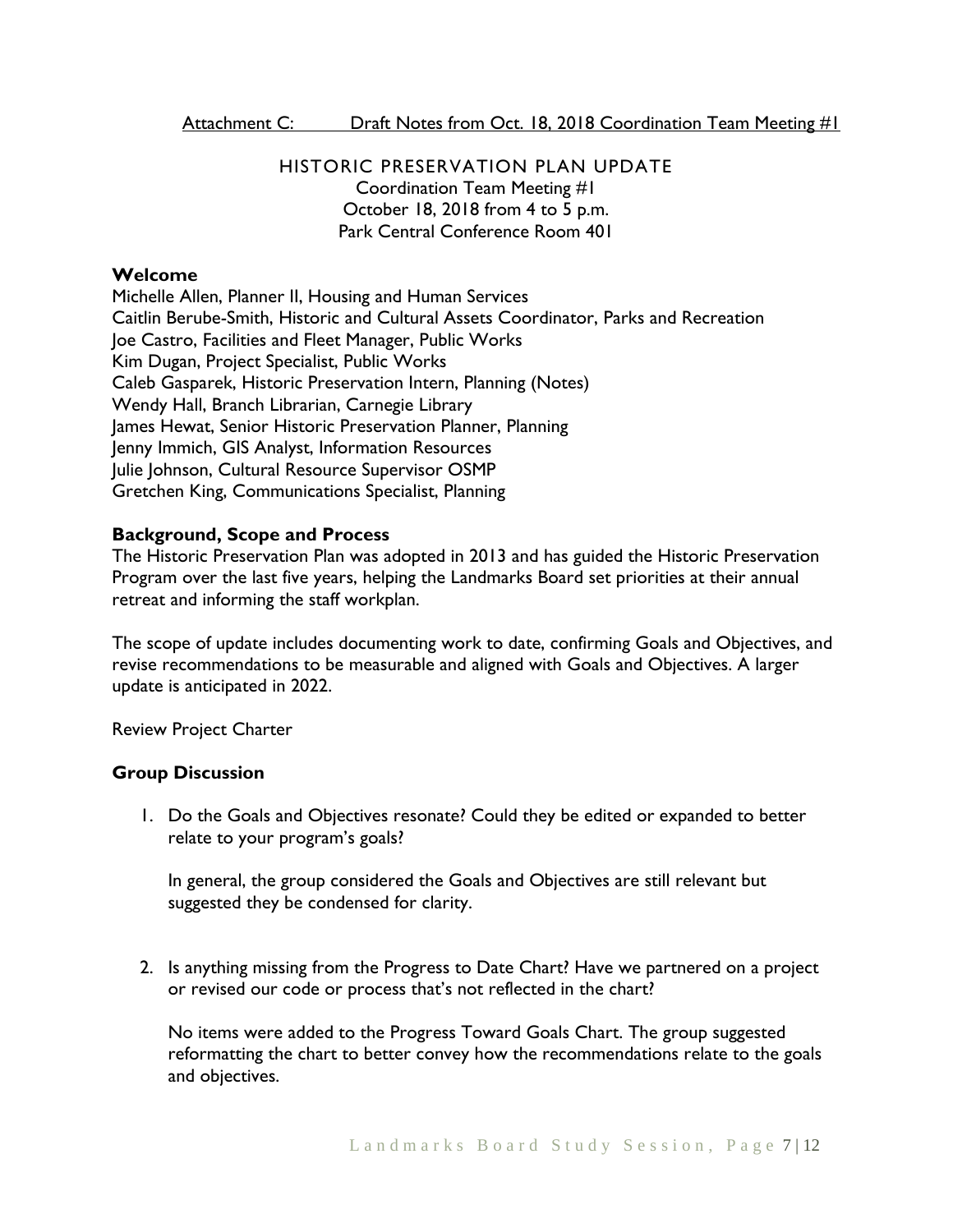3. Which recommendations did you flag for revision? Identify gaps, especially when it comes to areas you see as opportunities to further collaborate.

The group provided the following feedback on revisions to the recommendations:

- The plan should be updated to reflect the current Sustainability program (i.e. Green Points no longer exists)
- Interest in expanding or giving higher priority to recommendation **1.9 Explore the Establishment of an Archaeology Program.**
- Clarify recommendation **3.11 Pursue Collaborative Approaches to Integrate Historic Preservation with Other City Operations** to provide greater clarity on how to better integrate the historic preservation and Development Review processes (sequencing and communication).
- Aligned with the goals of "Ensure the Protection of Boulder's Significant Historic, Architectural, and Environmental Resources," the advocated for a recommendation to address preservation of Native American heritage, related to the City Council's ordinance to recognize Indigenous Peoples.
- Aligned with **2.3 Foster Greater Understanding of Historic Preservation,** the group voiced support for training around the Historic Preservation processes for other city departments and for applicants in addition to staff and Landmarks Board members to ensure consistency (3.1).
- Revise **2.4 Share Stories of Boulder's Historic Places** to expand outreach for Historic Preservation through social media (i.e. bring back Throwback Thursdays) and interactive web-based programs like StoryMaps.
- Affordable Housing is currently missing from the plan; explore opportunity to align goals and efforts through incentives and adaptive reuse. Address pending Accessory Dwelling Unit ordinance as a possible new incentive for landmark designation.

# **Next Steps**

- Nov. 7 from 5-6 p.m. Community Open House in City Council Chambers
- Scheduling Coordination Team Meetings #2 and #3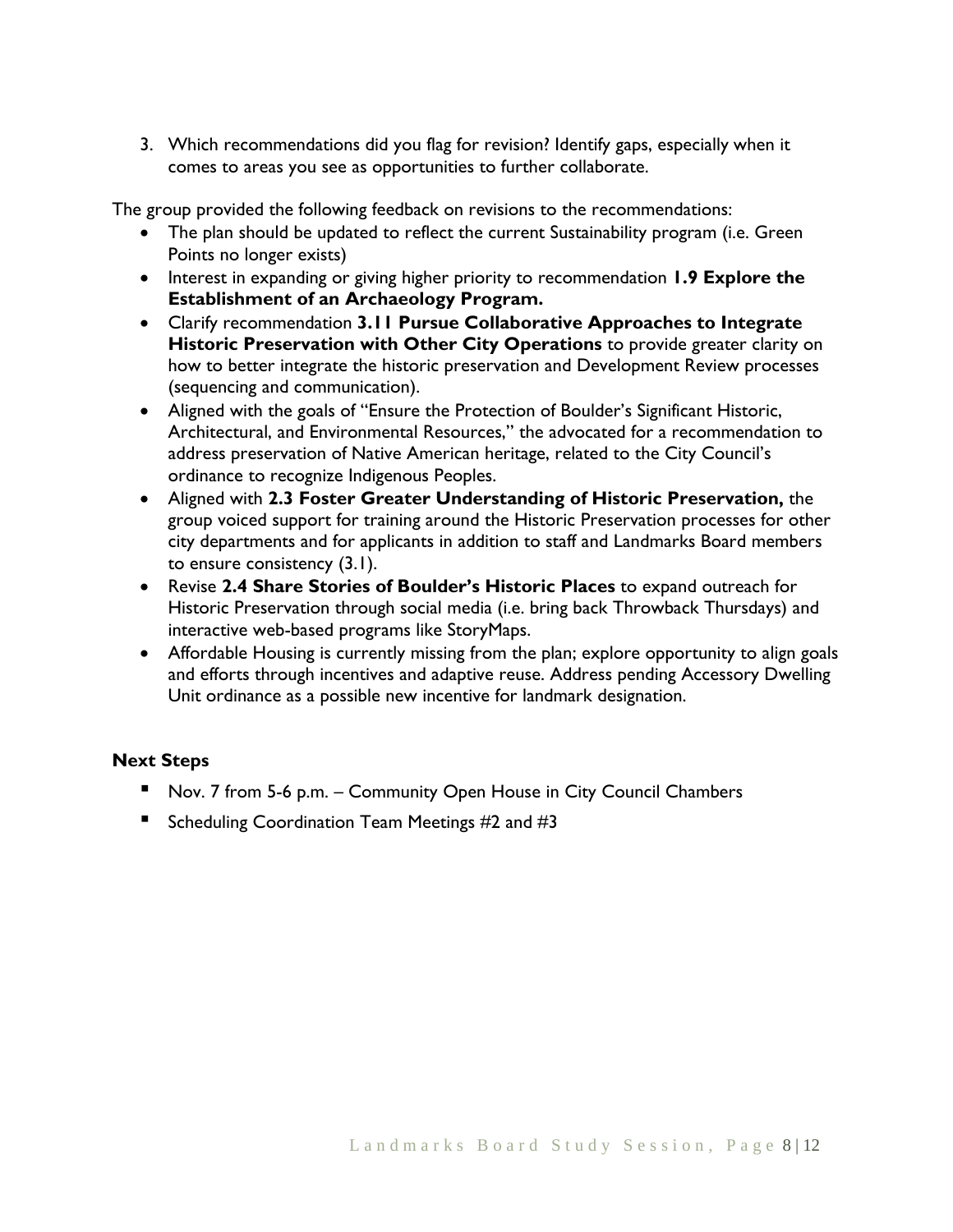Attachment D: Draft Notes from Oct. 19, 2018 Working Group Meeting #1

HISTORIC PRESERVATION PLAN UPDATE Working Group Meeting #1 October 19, 2018 from 10:30 to 12 p.m. Brenton Building, 1136 Alpine Ave.

#### **Welcome**

*Group 1* Harvey Hine Dale Hubbard Larry Kaptein Ruth McHeyser Jeff Medanich Catherine Schweiger Carol Taylor

## *Group 2* Jim Bray Felicia Furman Kristin Lewis Joel Smiley Winter Roybal Brad Schell

*Unable to Attend Karl Anuta Kathryn Barth Erin Decker Bob Myers* 

### **Staff Members**

Marcy Cameron James Hewat Holly Opansky Caleb Gasparek

### **Background, Scope and Process**

The Historic Preservation Plan was adopted in 2013 and has guided the Historic Preservation Program over the last five years, helping the Landmarks Board set priorities at their annual retreat and informing the staff workplan.

The scope of update includes documenting work to date, confirming Goals and Objectives, and revise recommendations to be measurable and aligned with Goals and Objectives. A larger update is anticipated in 2022.

### **Review Project Charter**

#### **Small Group Discussions**

#### *Group 1 – Marcy Cameron and Caleb Gasparek*

#### **Goals and Objectives**

Edit goal to read "Ensure the Protection of Boulder's Significant Historic, Architectural, and Environmental Resources and **Cultural Sites**" to address need to recognize Native American heritage.

### **Work to Date Chart**

No additions were suggested to the Work to Date Chart. Suggestion to reformat the chart to better convey how the Goals and Objectives relate to the Recommendations. "Establish Neighborhood Liaison" will be removed, since the intention to continue liaisons from the 2013 Historic Preservation Plan working group was not realized.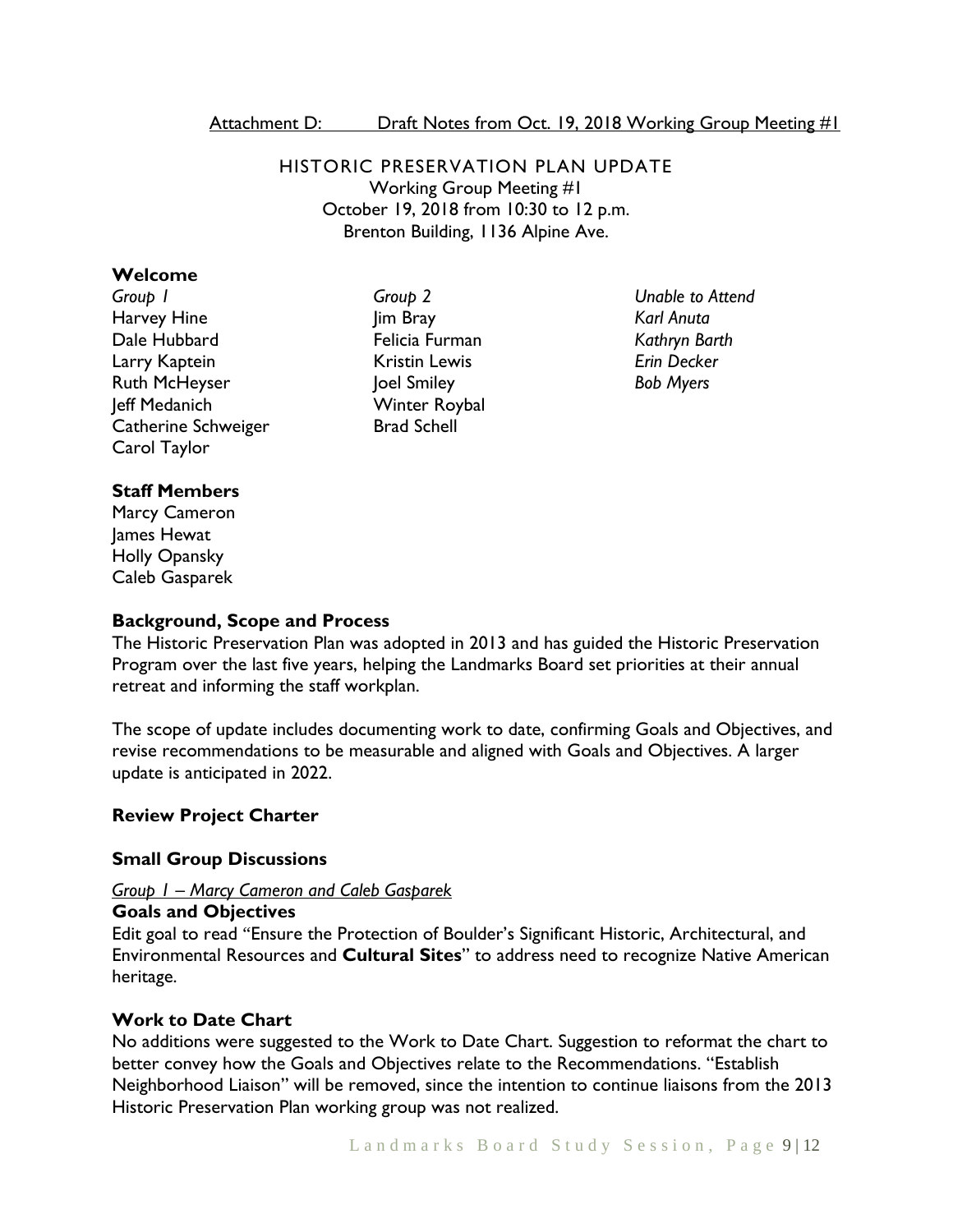# **Feedback Recommendations in Need of Revision**

- Prioritize 1.1 to be more proactive, set priorities and develop strategies.
- Assess each recommendation with SMART (specific, measurable, attainable, relevant and time-based) goal criteria.
- Prioritize 2.2 and establish neighborhood liaisons for each historic district.
- Build community support and understanding of historic preservation:
	- o Identify what works and what's not working from the community's perspective
	- $\circ$  Approach design review collaboratively; address flexibility of design guidelines with homeowners.
	- o Establish educational outreach focused at newcomers to Boulder.
	- o Increase awareness and celebrate significance of mid-century modern architecture.
	- o Emphasize the positive impact of historic preservation with examples celebrate the successes.
	- o Create a non-contiguous Haertling district or one related to Boulder's scientific history.
- Increase predictability in the review process
	- o Largest issue from community is unpredictability of the outcome of a demolition review for buildings outside of historic districts.
	- o Create a resource plan that identifies potential eligibility for landmark designation for all properties over 50 years old. Rely on list to replace/streamline demolition review process and increase predictability for homeowners. Revisit periodically.
	- o Ask the community which buildings they think are worth saving.
- Streamline the design review process
	- o Over-the-counter approval for minor alterations (changes to non-contributing buildings; roofing or mechanical reviews; some signage).
	- o Revise design guidelines to better address changes to non-contributing buildings.
	- o Consider shifting review from weekly LDRC to administrative to shorten time commitment and possible review time.
	- o Increase internal coordination in the review of applications (i.e. clearly defined sequence of review between historic preservation and development review).

Expand Incentives for Historic Preservation

- Look to neighboring communities (Longmont and Louisville) for lessons learned.
- Offer financial incentive in form of building permit rebates

# *Group 2 – James Hewat and Holly Opansky*

## **Work to Date Chart**

No additions were suggested to the Work to Date Chart. Suggestion to reformat the chart to better convey how the Goals and Objectives relate to the Recommendations. Summarize work to date and reduce it to 1-2 pages.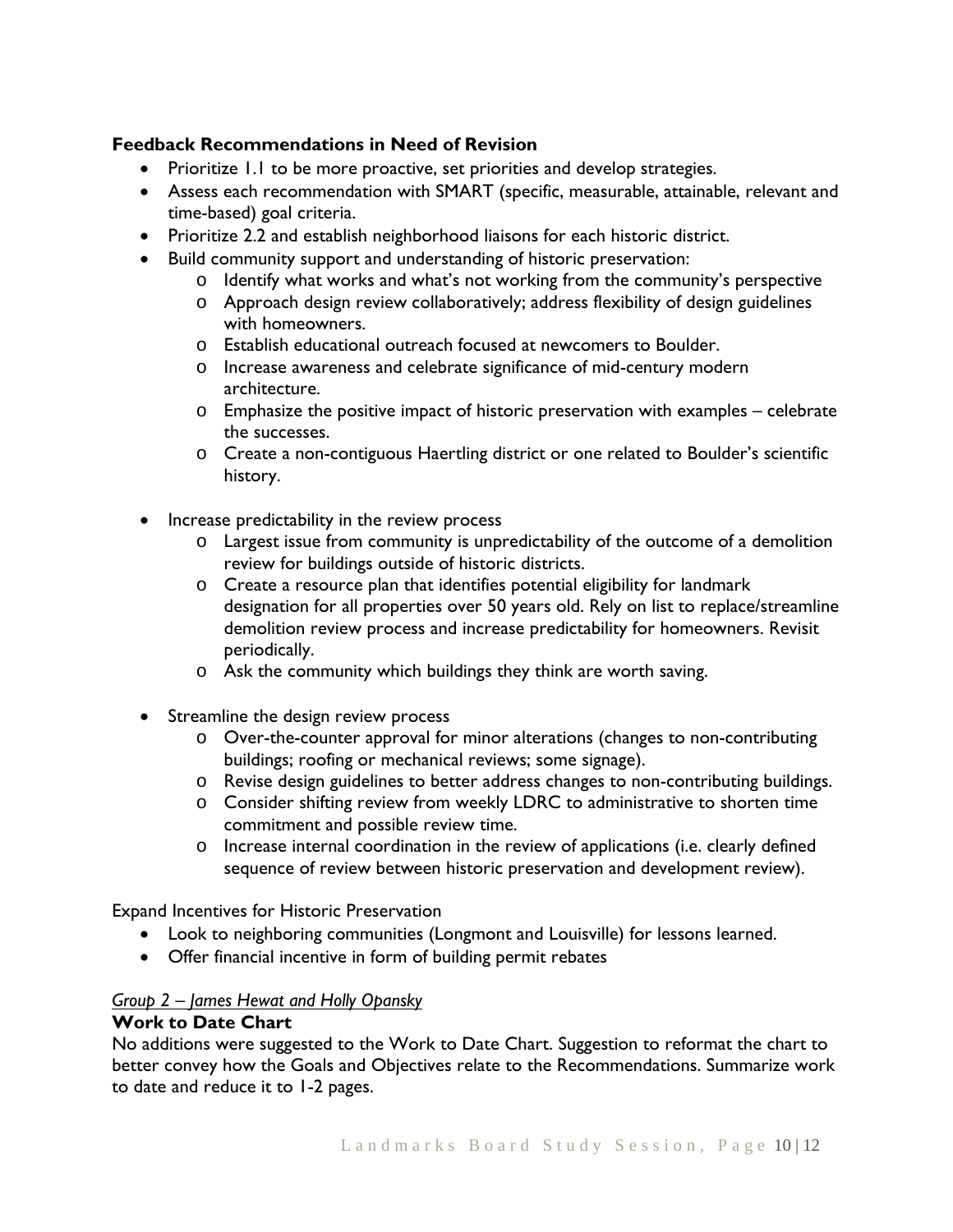# **Goals and Objectives / Revisions to Recommendations Ensure the Protection of Boulder's Significant Historic, Architectural, and Environmental Resources**

- Create or revise a recommendation to address current conflict between historic accessory buildings that are required to be moved out of the right of way (sometimes encroaching 6").
- Address current conflict between OAU regulations that require existing buildings to meet current setback and the desire to adaptively reuse historic buildings in their historic location.
- Add an objective to include archaeology.
- Add an objective to recognize underrepresented groups, i.e. African American, Latino, Native American people and history with regard to significance, culture, and sacred lands.
- Add objective regarding Socio-Economic Vitality. i.e. impact of historic preservation on the local economy; integration into affordable housing goals; creative incentives to encourage preservation of small buildings.

# **Actively Engage the Community in Historic Preservation Efforts**

- Increase engagement of those not currently involved, i.e. students, non-historic property owners, renters, the community at large through bike tours, scavenger hunts, advertising.
- Change the perception and awareness of what landmark designation means. Advertise benefits/incentives (ADUs, establish grants like Louisville), economic longevity. Add warmth of the process.

# **Make Review Processes Clear, Predictable, and Objective**

Focus on increasing the predictability of the process and outcome:

- Subjectivity makes this difficult, and sometimes different LDRC meetings can produce wildly different, even contradicting directions.
- Feature project examples on the website to illustrate before, during, and after pictures/drawings/elevations along with the process and how much time the process took.
- Request for more professionally trained people on the board.

Make the Review Process Collaborative:

- More design collaboration opportunities at the LDRC level.
- Landmarks Board meeting not conducive to collaboration; it is costly and time consuming and often uncollaborative, threatening, and a wild card.
- Change the code so that it takes more than one person to call up a case to the LB.
- Increase building code / zoning flexibility for historic structures and property. Expand upon the existing considerations for existing conditions (i.e. accessory buildings in the ROW and fireproofing eaves).

# **Continue Leadership in Historic Preservation and Environmental Sustainability**

• Increase integration of sustainability and historic preservation regulations with regard to